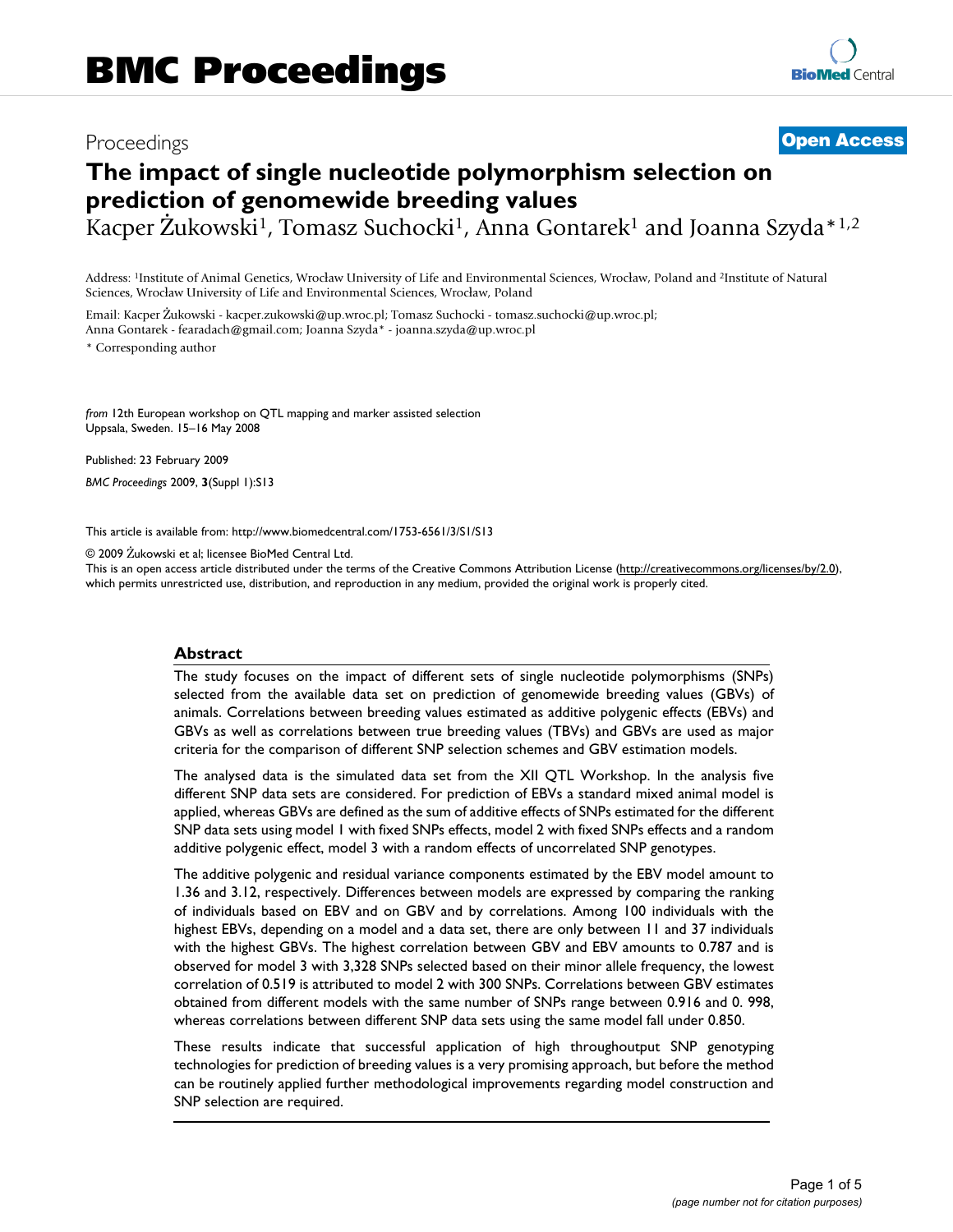#### **Background**

The idea behind using high throughoutput single nucleotide polymorphism (SNP) microarray technology in cattle breeding industry is based on the assumption that the additive genetic merit of animals (mainly bulls) can be accurately predicted based on their genotypes at many SNPs. This study focuses on the impact of different sets of SNPs selected from the available data set of 6,000 SNPs on prediction of GBVs of animals. Correlations between breeding values estimated as additive polygenic effects (EBVs) using a standard mixed animal model, and GBVs are used as a major criterion for the comparison of different SNP selection schemes and different GBV estimation models.

#### **Methods**

The analysed data is the simulated data set from the XII QTL Workshop, consisting of 5,865 individuals from seven generations, divided into (i) a group of 4,665 animals from generations 1–4 for which both phenotypes and genotypes are available, (ii) a group of 1,200 animals from generations 5–7 for which only genotypes are available. Phenotypes represent a quantitative trait, while genotypes represent 6,000 SNP markers evenly distributed every 0.1 cM over six chromosomes. In our analysis five different SNP data sets are considered. They comprise:

- a set of all available 6,000 SNPs (SNP6000),

- a set of 3,328 SNPs selected based on their estimated minor allele frequency (MAF) using the condition: MAF  $\geq$ 0.3 (SNP3328),

- a set of 1,200 SNPs selected as every 5th SNP out of the available set (SNP1200),

- a set of 600 SNPs selected as every 10th SNP out of the available set (SNP600),

- a set of 300 SNPs selected as every 20th SNP out of the available set (SNP300).

For prediction of EBVs a standard mixed animal model is applied:  $y = \mu + Z\alpha + e$ , where y is a vector of phenotypic values,  $\mu$  is the overall mean,  $\boldsymbol{\alpha} \sim N\Big($  0, A $\sigma_{\alpha}^{2}\Big)$  is a vector of random additive polygenic effects of animals with a covariance matrix given by the numerator relationship matrix (**A**) and the component of the additive polygenic variance  $\sigma_{\alpha}^2$ , and  $e \sim N(0, I\sigma_e^2)$  is a vector of residuals. GBVs are defined as the sum of additive effects of SNPs, estimated from different SNP data sets defined above using the following models:

 $(1)$  **y** =  $\mu$  + **Xq** + **e**, where **q** (N<sub>SNP</sub> × 1) is a vector of fixed additive SNP effects with the corresponding design matrix **X** with score 0, 1, or 2 for an SNP genotype 11, 12, or 22 respectively,  $N_{SNP}$  is the number of SNPs considered and other model parameters are defined as above.

 $-(2)$  **y** =  $\mu$  + **Xq** + **Z** $\alpha$  + **e**, with all the parameters defined as above.

- (3) 
$$
y = \mu + Zq + e
$$
, where  $q \sim N(0, I\sigma_{\alpha}^2)$  is a vector of

random SNP effects with the corresponding design matrix **Z** with score 0, 1, or 2 for an SNP genotype 11, 12, or 22 respectively.

Note that EBVs and GBVs are estimated for the 4,665 animals from the first four generations. The estimation of parameters of all the mixed models was based on solving the mixed model equations (MME, [1]) while effects in model 1 were estimated using the least squares approach. The DFREML package [2] was used for the estimation of parameters and variance components of the EBV model, whereas the parameters of GBV models (model 1–3) were estimated using R programmes. For models 1–3 residual and additive polygenic variance components were assumed as known and were set with the estimates obtained from the EBV model. Due to too high memory requirements for building an inverse of the coefficient matrix of MME, we were unable to estimate parameters of models 2 and 3 for the data set with all SNPs.

#### **Results and discussion** *Variance components*

The additive polygenic and residual variance components estimated by the EBV model amount to 1.36 and 3.12, respectively, which results in a heritability of 0.30.

#### *Ranking of individuals based on EBVs and on GBVs*

Differences between the models expressed in the similarity in ranking of 100 individuals with the highest GBV are summarised in Table 1. When the ranking based on EBV

| Table 1: Differences in top 100 ranking of individuals. |  |
|---------------------------------------------------------|--|
|---------------------------------------------------------|--|

|                                   | Model I | Model 2 | Model 3 |
|-----------------------------------|---------|---------|---------|
| $\mathsf{GBV}_{\mathsf{SNP6000}}$ | 4 I     | NA.     | NA.     |
| GBV <sub>SNP3328</sub>            | 36      | 35      | 35      |
| $GBV_{SNP1200}$                   | 30      | 32      | 37      |
| GBV <sub>SNP600</sub>             | 26      | 18      | 31      |
| $\textsf{GBV}_{\textsf{SNP300}}$  | 23      | н       | 25      |

The number of 100 best individuals as ranked by GBV models contained within the set of 100 best individuals as ranked by the EBV model calculated for individuals from the first four generations. GBV are calculated for different SNP data sets, as indicated in subscripts. NA, not available.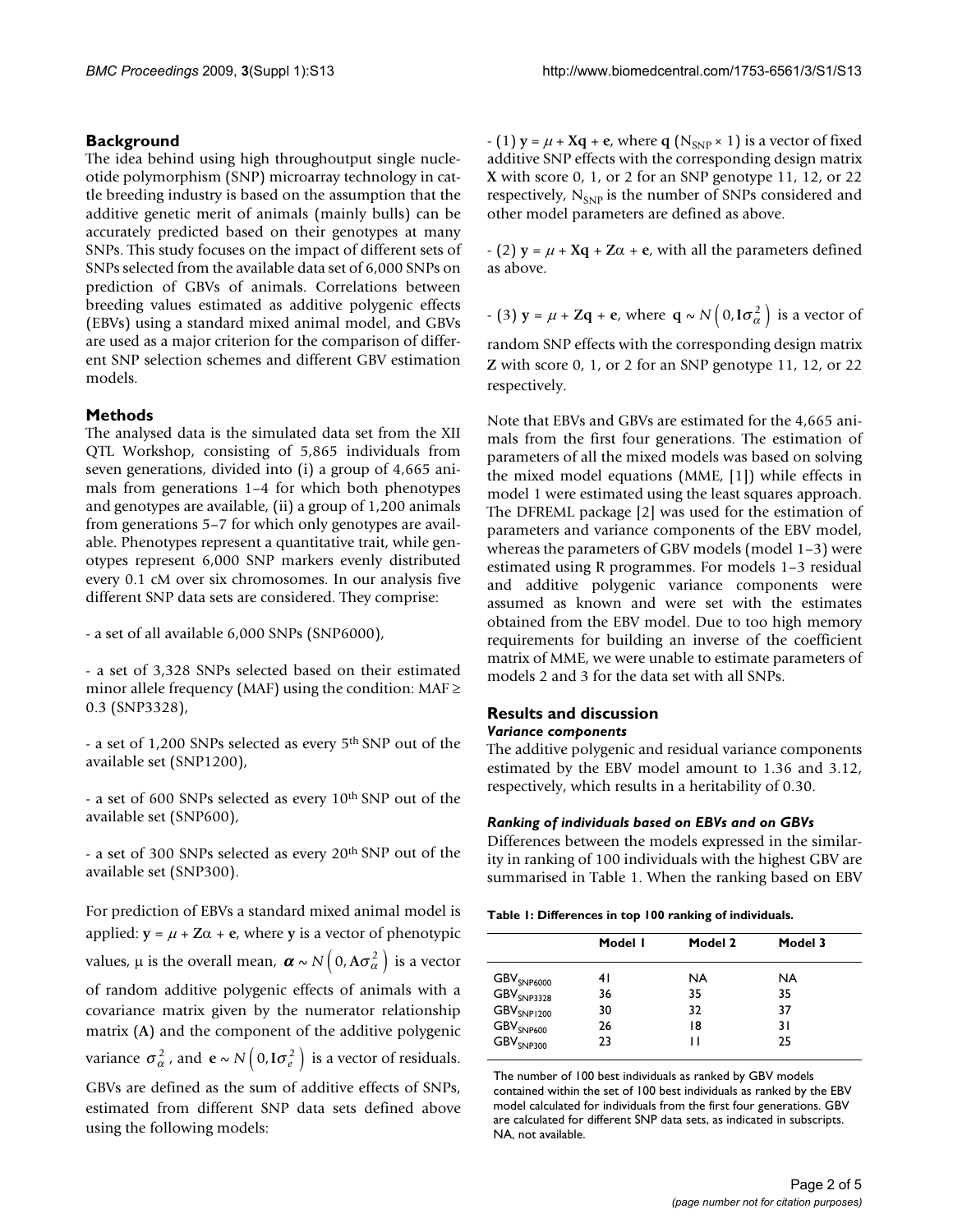is treated as a basis, the highest ranking similarity is observed for GBV<sub>SNP6000</sub> of model 1 which has 41% correspondence with the 100 individuals with the highest rank based on EBV. The lowest similarity of 11% is observed for GBV<sub>SNP300</sub> of model 2. In general, for a given number of SNPs model 2 has mostly the lowest number of individuals in the top 100 ranking based on EBV, while model 3 – mostly the highest. Consequently, when differences in ranking are compared on an individual level, the smallest differences are observed for model 3 with 3328 SNPs and highest differences – for model 2 and 300 SNPs (Figure 1). However in general, individual differences in ranks are similar across models and SNP data sets.

#### *Correlations between EBV and GBV*

Correlations between EBVs and GBVs calculated from the three models and different SNP data sets for individuals from the first four generations are presented in Table 2. Generally, correlations between GBV and EBV are far from one and they decrease with the decreasing number of SNPs considered in a model. The highest correlation is estimated for model 3 and SNP3328 amounting to 0.787,



#### **Figure I**

**Differences in ranking of individuals based on EBV and on GBVs**. Individual differences in ranks based on EBV and different GBV models and for different SNP data sets, calculated for animals from the first four generations and sorted in ascending order. Model 1 is represented by black curves, model  $2 - by$  red curves, and model  $3 - by$  green curves. The best (lowest differences) and the worst (highest differences) models are represented by dashed curves.

|                                  | Model I | Model 2 | Model 3 |
|----------------------------------|---------|---------|---------|
| $\text{GBV}_{\text{SNP6000}}$    | 0.761   | NA.     | NA.     |
| GBV <sub>SNP3328</sub>           | 0.750   | 0.758   | 0.787   |
| $GBV_{SNP1200}$                  | 0.742   | 0.714   | 0.777   |
| $\text{GBV}_{\text{SNP600}}$     | 0.720   | 0.643   | 0.745   |
| $\textsf{GBV}_{\textsf{SNP300}}$ | 0.665   | 0.519   | 0.694   |

**Table 2: Correlation between EBV and GBV.**

Correlations between EBV and GBV calculated for individuals from the first four generations and for different SNP data sets, as indicated in subscripts. NA, not available.

the lowest correlation of 0.519 is attributed to model 2 and  $SNP_{300}$ . Note, that in model 3 a relatively large variance parameter of  $\sigma_{\alpha}^2$  was assumed for the SNP effect, while a common approach to modelling random SNP effects is to apply the variance estimator of  $\frac{\sigma_{\alpha}^2}{N_{\text{GUP}}}$ . However, in terms of correlations between GBV and EBV, there was practically no difference between the models assuming the two different variance estimators (results not presented). *NSNP*

In the paper of Meuwissen *et al*. [3], which was a pioneering in the filed of using multiple SNPs for the prediction of GBV, a similar correlation of 0.73 between true and predicted GBV, based on a random SNP haplotype effects, was reported. However, using fixed SNP effects resulted in a correlation as low as 0.32 – lower than the correlation in our study if at least 1200 SNPs are considered. Much higher correlations of 0.95 between true additive genetic values and GBVs estimated by a model with random SNP genotype effects and a model with a random additive polygenic effect with SNP effect modelled by a kernel function, were observed by Gianola *et al.* (2006) [4], but for the favourable conditions of unrelated individuals, no correlations between SNPs, and all 100 loci determining a trait fitted into the model. Similar correlations were also reported by Habier *et al*. [5].

#### *Correlations between GBVs*

A general overview of correlations between different GBVs is given in Figure 2. Correlations vary considerable from 0.99 between GBV $_{SNP3328}$  for model 1 and model 2, as well as between  $GBV_{SNP1200}$  also for models 1 and 2 to as low as 0.47 between GBV<sub>SNP6000</sub> for model 1 and GBV<sub>SNP300</sub> for model 2. In general correlations between predicted GBVs resulting from models using the same number of SNPs are relatively high exceeding 0.80 (except two correlations involving  $GBV_{SNP3328}$  for model 3). Correlations between GBV estimates obtained from the same model, but using different  $N_{SNP}$  are lower, generally falling under 0.70 for models 1 and 2 and somewhat higher – from 0.97 to 0.85 for model 3.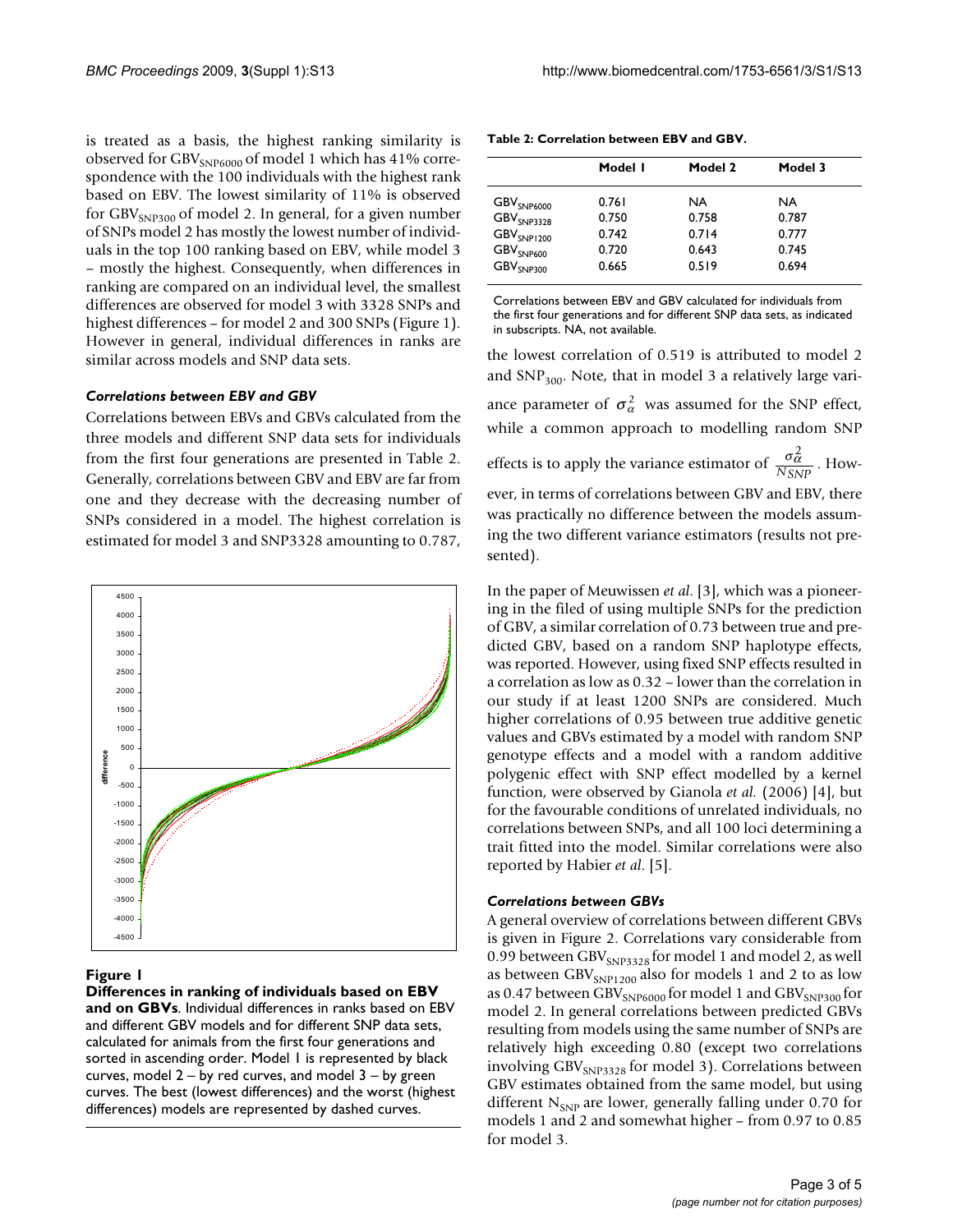

#### **Figure 2**

**Correlations between GBVs**. Correlations (r) between GBVs estimated by different models and for different SNP data sets. Models are indicated in parentheses, followed by the number of SNPs used.

#### *Residual variances*

Table 3 summarises residual variances resulting from each of the GBV estimation models applied. The lowest value of 0.20 obtained for model 1 and 6000 SNPs indicates overfitting of the model. For data sets with the lower number of SNPs considered there are only minor differences in residuals variance, however model 3 always results in the highest values.

Summarising, each of methods applied in the present study has its drawbacks: the mixed animal model unifies the additive genetic background and does not properly account for the existence of QTL along the genome, model 1, with the increasing number of SNPs included, suffers problems related to over fitting, models 1 and 3 do not use information on relationship among individuals, in

#### **Table 3: Residual variances.**

|                               | Model I | Model 2 | Model 3   |
|-------------------------------|---------|---------|-----------|
| $\text{GBV}_{\text{SNP6000}}$ | 0.20    | NA.     | <b>NA</b> |
| $\text{GBV}_{\text{SNP3328}}$ | 0.91    | 0.64    | 3.00      |
| $\text{GBV}_{\text{SNP1200}}$ | 2.29    | 2.29    | 3.11      |
| GBV <sub>SNP600</sub>         | 2.82    | 2.82    | 3.23      |
| $\text{GBV}_{\text{SNP300}}$  | 3.31    | 3.31    | 3.45      |

Residual variances calculated for the GBV estimation models and for different SNP data sets, as indicated in subscripts. NA, not available.

model 2 the additive polygenic relationships are given too much emphasis since the corresponding variance component was not estimated for this model, but simply assumed as known and equal to the variance component of a pure polygenic model without SNPs. The number of fitted SNPs not only influences on the estimates of GBV, but also the feasibility of computations – that is why it should be treated with caution. Although the highest EBV-GBV correlations are obtained for data a set with all 6000 SNPs, similar values are observed using a bit more than a half of SNPs selected based on MAF.

#### **Conclusion**

The most important result of this study, also reported by other authors [3,5], are overall low correlations between EBVs and GBVs which indicate that both quantities cannot be regarded as describing the same genetic background. The correlations between TBVs and GBVs are even lower [6].

Summarising, relatively simple models applied in this study are not stable enough (e.g. robust towards the number of fitted SNPs, poorly correlated with EBV) to be used for routine national genetic evaluation of dairy cattle, especially if the EBVs estimated using a classical method are to be regarded as the desired selection criterion. On the other hand practical application of more sophisticated methods is hampered by computational problems. Although successful using of high throughoutput SNP genotyping technologies for prediction of breeding values is a very promising approach, before the method can be routinely applied, further methodological improvements regarding model construction and SNP selection procedures are needed.

### **Competing interests**

The authors declare that they have no competing interests.

#### **Authors' contributions**

KŻ and TS wrote computer programs and performed statistical analysis of data, AG edited raw data and selected SNPs, JS is responsible for the scientific concept of the analysis, preparation of the manuscript and for coordination of the project.

#### **Acknowledgements**

This article has been published as part of *BMC Proceedings* Volume 3 Supplement 1, 2009: Proceedings of the 12th European workshop on QTL mapping and marker assisted selection. The full contents of the supplement are available online at [http://www.biomedcentral.com/1753-6561/](http://www.biomedcentral.com/1753-6561/3?issue=S1) [3?issue=S1.](http://www.biomedcentral.com/1753-6561/3?issue=S1)

#### **References**

- 1. Henderson CR: **Applications of Linear Models in Animal Breeding.** *University of Guelph, Guelph, Ontario, Canada*; 1984.
- 2. Meyer K: **DFREML A set of programs to estimate variance components under an individual model.** *J Dairy Sci* 1998, **7l:**33.